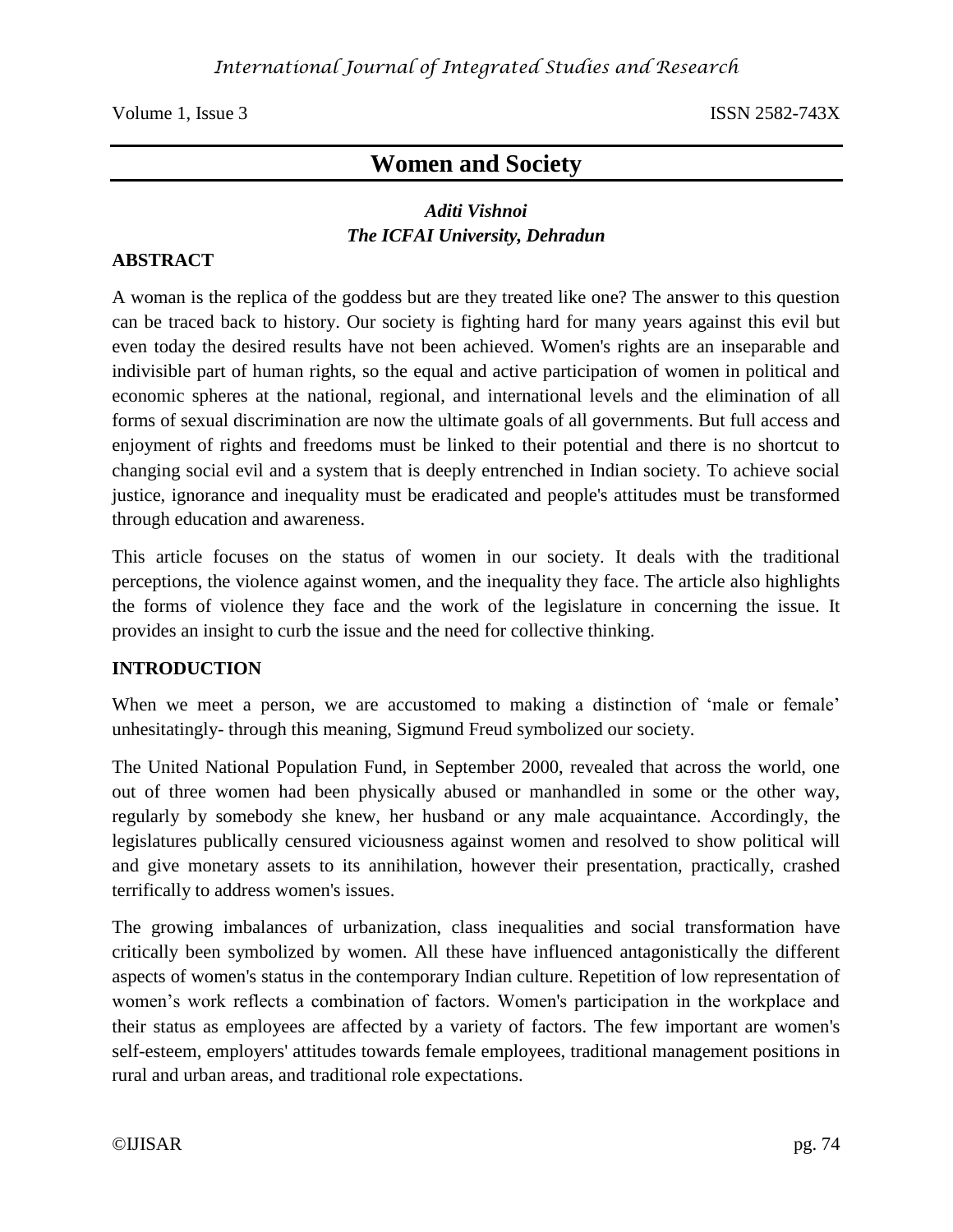### SEX AND GENDER

Often, sociologists use the term sex to refer to the differences in body composition and physiology that describe the bodies of men and women. Gender is linked to community-based ideas of masculinity and femininity; it is not a direct product of human sexuality. The differences between sex and gender are important because the main differences between men and women do not come from biology only. The interpretation of gender differences and inequality has taken a controversial position in this question of gender and sex.

### **PERSPECTIVE ON GENDER INEQUALITY**

Gender is a concept developed in society, which reflects the roles and personalities that are different for men as well women. However, gender differences are rarely neutral - in almost all societies, gender is an important means of social classification. Gender is a very important factor in creating a variety of opportunities and choices in the life of individuals or groups are, and it greatly influences the roles they play in social institutions from different places. Although the roles of men and women vary from culture to culture, in every society, women are dominated by men. The roles of men are more respected and rewarding than the roles of women. Everywhere women carry the responsibility of caring for children and housework, while the men traditionally carried the burden to meet family needs. The existing gender inequality has led to men as well women taking on unequal positions in terms of power, prestige, and wealth. Despite what women have achieved internationally, gender differences continue to serve as the basis for this social inequality.

The status of women in the family is similar to their position at the workplace. Women, however, do not earn money for the household chores she does, although these jobs are important for family survival. Apart from the importance of that work, it is not considered appropriate in terms of wage compensation. The status of men helps to build his most important position in the family because women do not have access to resources outside the home. Gender inequality has historically been linked to the lower status of women in the family through rulemaking and resource management. This relationship continues within the labor market where historically men have achieved their positions by making laws (controlling managers and employees) and by receiving unequal rewards.

In patriarchal and patrilineal societies, where women are discriminated against solely on the based on sexual orientation, even women who do economic work gain power from men in their lives and not from their productive activities. Men exhibit their superiority in important decisions. Women who work economically productive tend to have less power than women who do not participate in productive work. This happens in families where men are doing marginal jobs and do not have a strong economic base. They lack confidence in their family rule and feel that they are dependent on their wives income.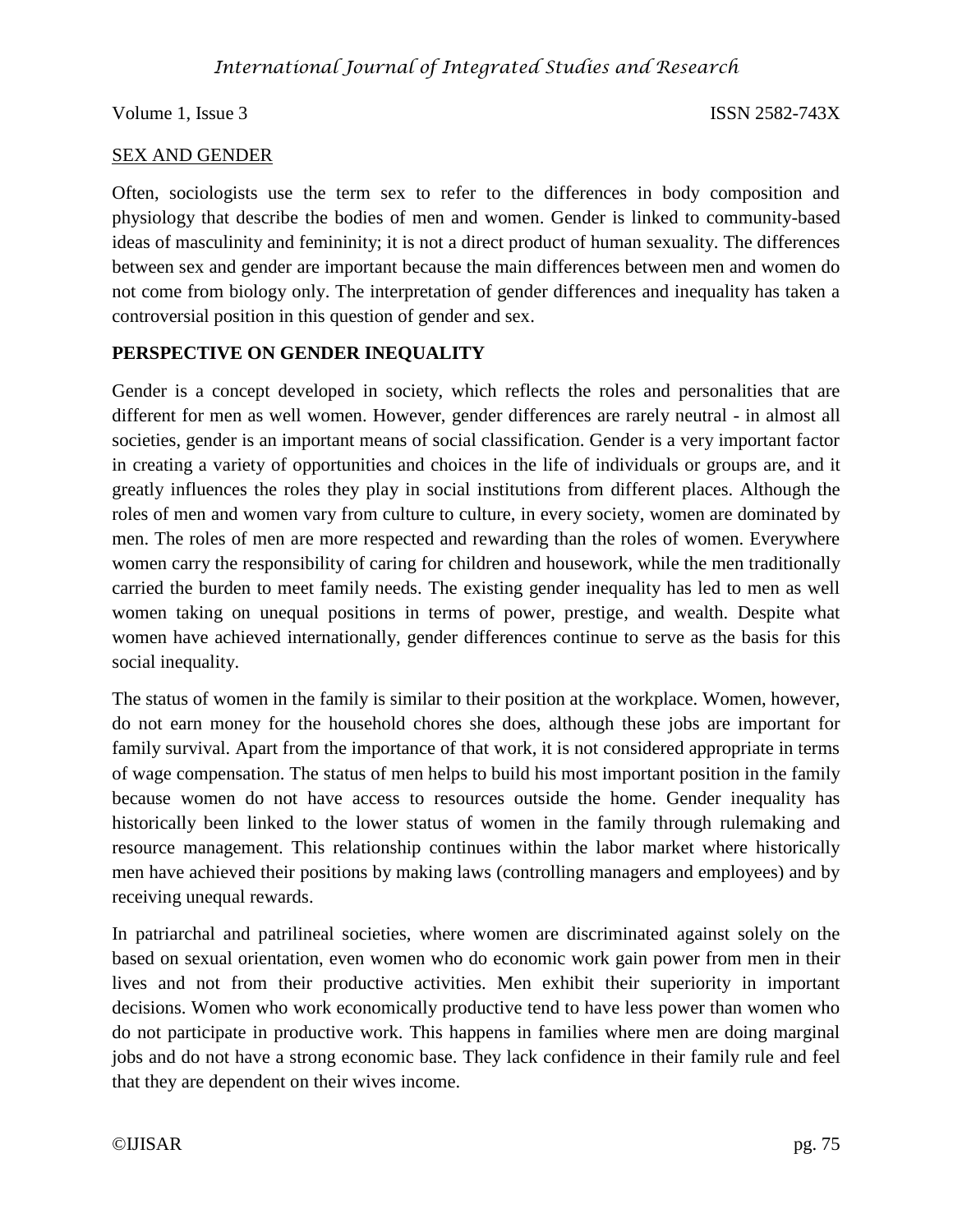There are observations taken into account when we see the historical aspect of women's status in society-

- Generally, it has been noticed that women enter into labor jobs at lower wages than men. They engage easily at low pays while men get higher wages for their work.
- Women enter the labor market later than men and leave early due to children and family responsibilities. Many families do not allow women to work after their marriage. They get stuck in household chores only.
- Women earn less over time than men. Overtime pay represents the difference between a good life and the marginalized life of skilled and unskilled workers. Industry and manufacturing provide overtime pay. These sectors employ mainly men. The service sector does not pay for overtime as much as production. These sectors rely heavily on female employees.

## **VIOLENCE AGAINST WOMEN**

There are many incidental cases in history where women have been abused and tortured physically and mentally. Rape, murder, assault, and abduction are a part of our society from immemorial times. Violence against women in India starts with their birth. Boys are more preferable to girls. In many cases, the birth of a girl does not please even her parents. On the contrary, the birth of a son is an occasion of celebration. If a woman accidentally gave birth to two or three daughters, she would be humiliated. Especially her in-laws are abuse her. Many women have committed suicide after being abused by their mothers-in-law and husband for failing to give birth to a son for the family. There are countless instances when parents leave female children at the orphanage or in a hospital or park and say goodbye to a child forever. There are various social, economic, legal, and psychological forms of violence against women. We live in a society where men own most of the institutions.

• Sexual Harassment at Workplace

Sexual Harassment is a crucial societal issue to look upon as it hinders the dependence and opportunities of women. The causes of sexual harassment in the workplace are quite complex, and they are rooted in social, political, emotional, and psychological aspects. Work relationships can be intimate, personal, and strong. This closeness can hold boundaries that are often overlooked. Employees rely on each other for support and rely on their supervisors for approval of the opportunities and success of their jobs. Managers and supervisors can adjust their power of authority to employees. Sexual abuse can be caused by several traumatic events such as family death, divorce, financial issues, etc. There are many ways to try to help in the fight against sexual harassment, but the most effective way to end sexual harassment in the workplace is to prevent it.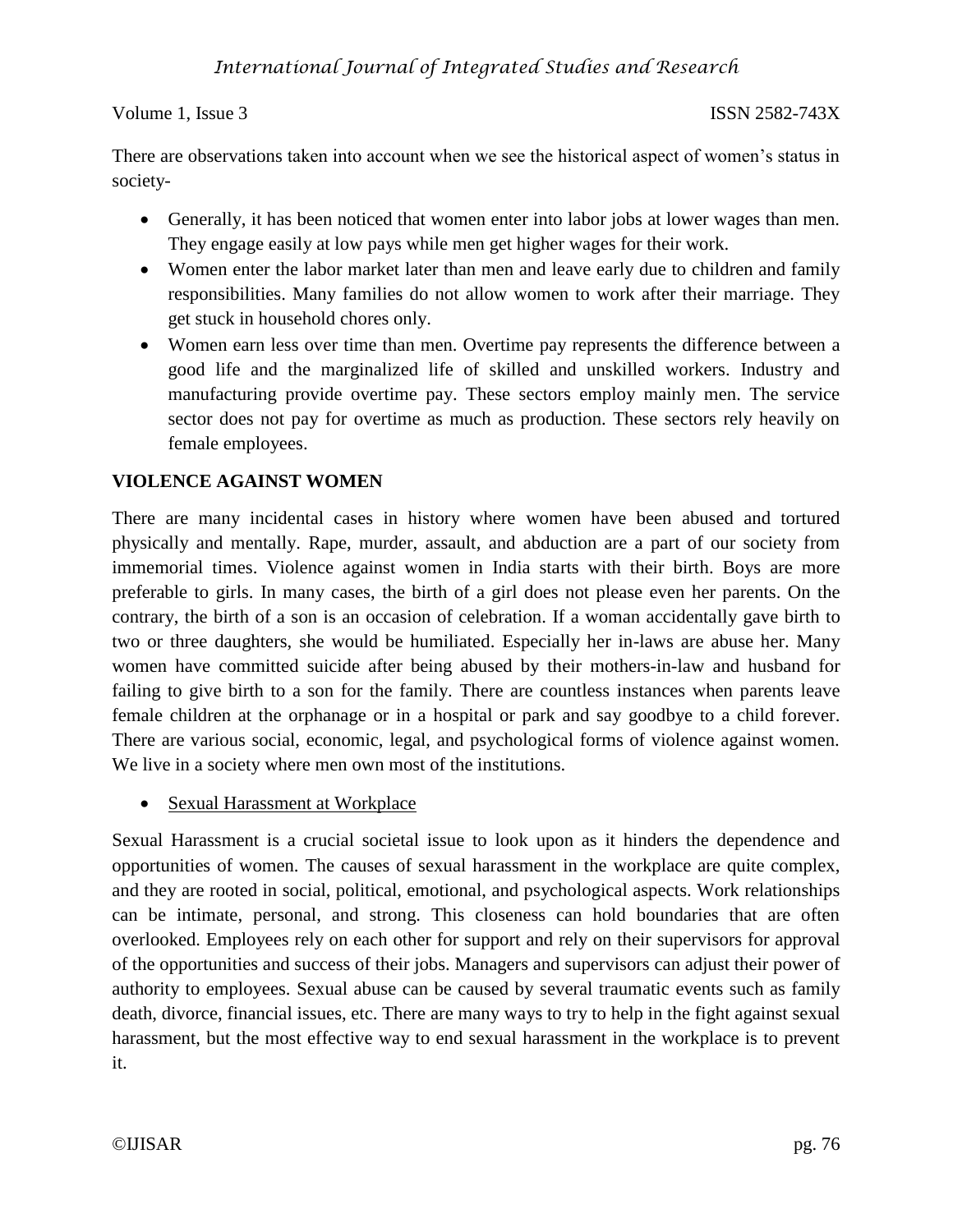## **SEXUAL HARASSMENT OF WOMEN IN THE WORKPLACE (PREVENTION, PROHIBITION, AND REDRESSAL) ACT, 2013**

The Sexual Harassment of Women in the Workplace (Prevention, Prohibition and Redressal) Act, 2013, and its by-laws provide for correction of abused woman including women employed by the organization, and women associated with the organization in any capacity, such as visitor or trainee; or other women who have been subjected to sexual harassment in connection with the work or place of work of that organization. A complaint may be lodged with an employee of the organization, or even an outside person you meet during or in connection with an employee, such as a consultant, service provider, or vendor, in the workplace or organization.

The Prevention of Sexual Harassment of Women in the Workplace, 2013 act provides the law for a 90-day limitation of grievances; this may be extended by an additional 90 days by the Internal Committee if the delay is properly specified (Section 9 (1)). Any abused woman can make, in writing, a complaint of sexual harassment on duty at the ICC, within three months from the date of the incident and in the event of a series of incidents, within three months from the date of the last incident. In criminal law, there is a time limit ranging from one year to three years depending on the type of case. While the time limit under Section 354A of the IPC for sexual harassment is three years, it should be three years from the date on which the woman is emotionally ready to complain. There is no time limit for filing a complaint with the police. The investigation must be completed within 90 days (Section 11 (4)).

## **Vishaka & Ors vs State of Rajasthan & Ors<sup>1</sup> (1997)**

This is the first landmark case that strengthened the women empowerment by giving authoritative decision. The Supreme Court defined sexual harassment as any physical sexual touch, contact and pornographic content comes under its ambit. It also defined workplace as not only an infrastructure in which the employees works but all the places they visit during the course of their employment. The Vishaka Guidelines incorporated the elements and definition sexual harassment in Section 354-A of the Indian Penal Code.

The Supreme Court held that the person in-charge of the particular institution, organization and center will be responsible for taking measures to prevent sexual harassment and if any outsider commits harassment the person in-charge shall take strict action and inform the authority for the same. The judgement was given keeping in mind the Convention on Elimination of discrimination against women. It also enacted it for preventing gender discrimination at workplace and providing safe environment for women at workplace.

The judgement focused on giving extended rights to women for their right to life and right to dignified life. It is a complete violation of the Article 14, 15, 19 (1) (g) and 21 of the

 $\overline{\phantom{a}}$ <sup>1</sup> (1997) 6 SSC 241; AIR 1997SC.3011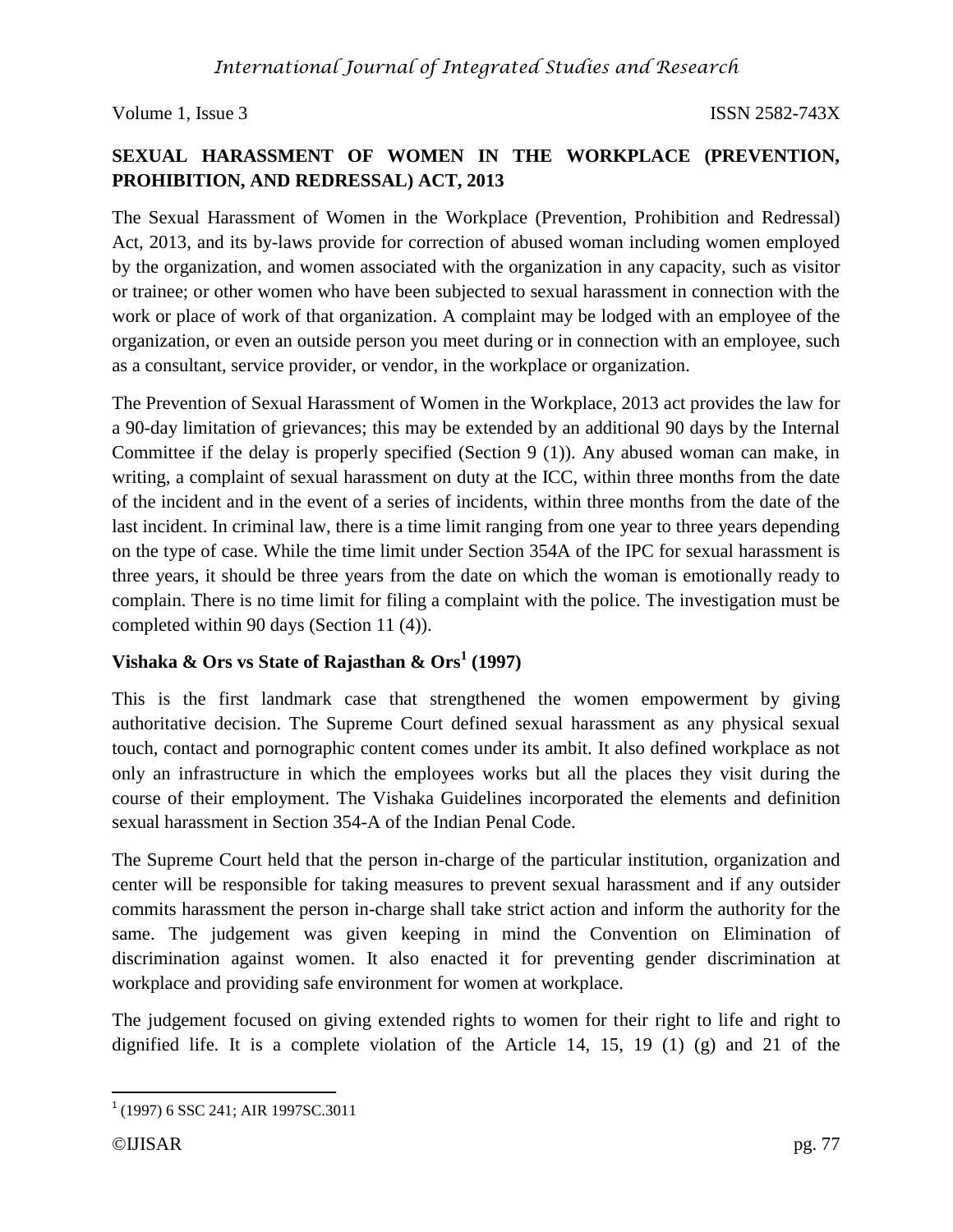constitution. Before this judgement no formal guidelines were there to prevent sexual harassment at workplace hence this judgement has given new horizon for women empowerment at workplace.

• Dowry

Dowry usually refers to gifts given to the groom or his parents in cash or kind. Marriage often involves huge expenses incurred in traveling and entertaining the groom's family. The custom of giving gifts continues throughout the life of the couple, during festivals and celebrations. Indirectly it is thought to be a way to give the girl her part of the family property. Hindu laws relating to property and ownership, in their current form, do not give women their fair share of family income and property. The Hindu Succession Act gives women the right to share the family property. But the culture dies hard, and in many cases, family property is passed on to sons. Usually, the daughters do not object to this, which is why they unintentionally intensify the argument that the dowry alone assures them that they share their father's property well, which will help them to deal with any problem.

## **DOWRY PROHIBITION ACT, 1961**

The first attempt by the Indian government to acknowledge dowry as a social offense and to curb its practice was the 1961 Dowry Prohibition Act. It has played an important role in this process of change. The 1961 law defines dowry and makes this practice to give and take dowry, a punishable offense. Any agreement regarding dowry does not apply. If given at all, it will be women's property. With increasing awareness of dowry deaths, the women's movement carried out an analysis of the 1961 Dowry Act and criticized it as a hypothesis and a lack of clarity.

• Domestic Violence

Violence against women includes physical, sexual, emotional, and psychological abuse against women. India is one of the most vulnerable countries in terms of the number and rates of crimes committed against their women.

The Domestic Violence Act empowers women to overcome patriarchal oppression and to live with dignity. The DVA represents a milestone in achieving gender equality for Indian women in two important ways.

- $\checkmark$  First, it confirms the myth that an Indian family is a safe place for all its members. This is evident by a variety of abuses against women. Evidence-based on the existence of these acts of domestic violence has been available for years and has finally been found in the law.
- $\checkmark$  Secondly, the law undermines and cuts the link of domestic violence from dowry-related harassment and deaths. Until now, victims of domestic violence were often forced to associate violence with dowry demands to avail legal remedies under the Indian Penal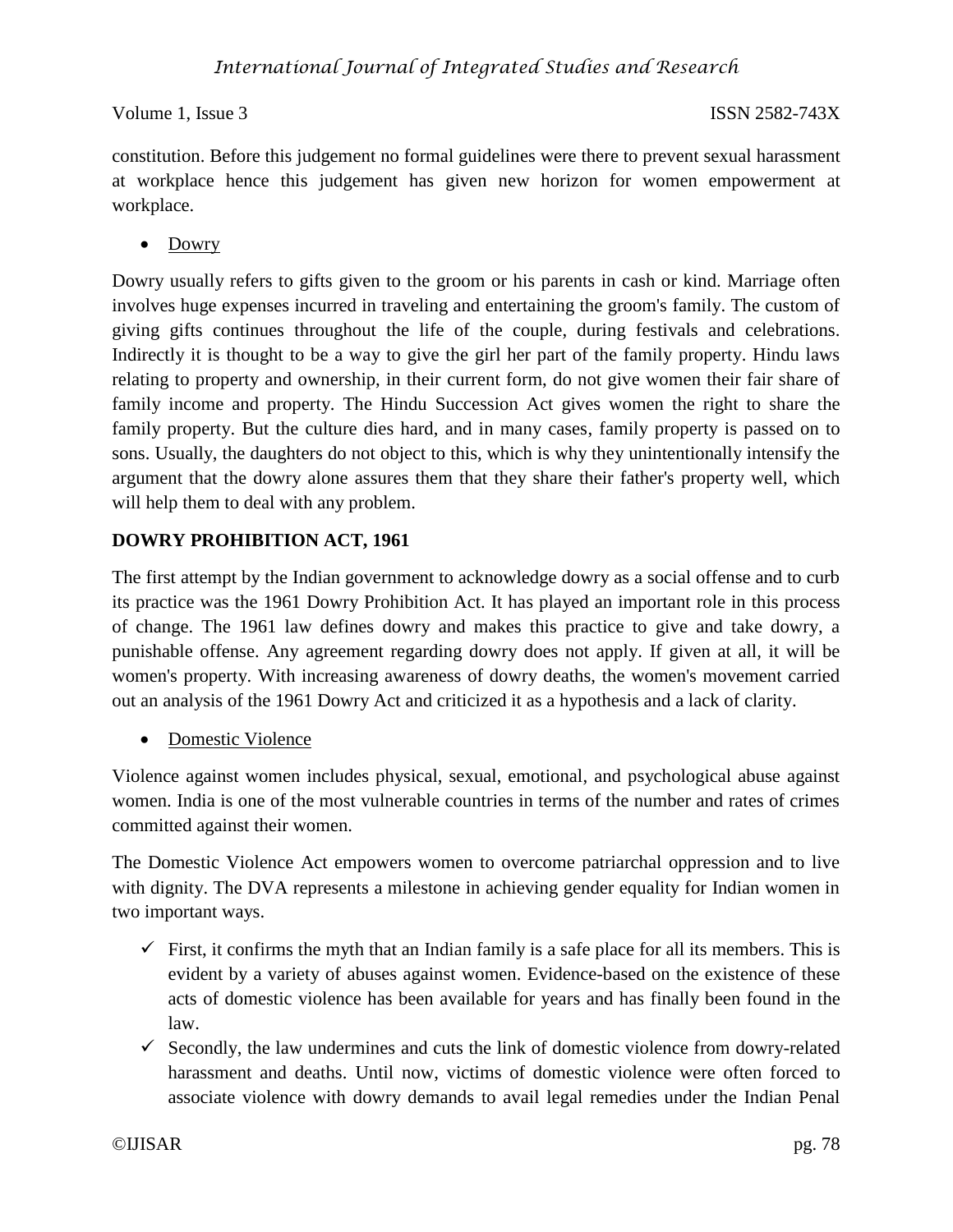Code. The only thing they obtain was divorce based on cruelty. The Domestic Violence Act provides the assistance of the Civil Code for domestic violence-related reliefs, which is known to occur for a variety of reasons, in every class, religion, in rural and urban areas.

## FEATURES OF DOMESTIC VIOLENCE ACT

- $\triangleright$  Laws have some flexible features. For the first time, marital rape was officially recognized as a form of domestic violence. Although the criminal law has not yet been amended to give a woman the opportunity to file a rape case against her husband or her domestic partner, she has now being given access to new social mechanisms, including obtaining a protection order or injunction against the abuser.
- The Domestic Violence Act views child sexual abuse as a crime and recognizes child's rights. They should be free from violence at home.
- $\triangleright$  Domestic Violence is not limited to women but includes mothers, daughters, sisters, widows, divorced women living in the home as well as those in informal relationships with the accused, including intimate relationships.
- $\triangleright$  The Act will also apply to a man who abuses or beats a prostitute with whom he has a long-term relationship.
- $\triangleright$  Neighbors, social workers, or relatives on behalf of the victim may lodge complaints about domestic violence and the Magistrate is empowered to do so, including issuing protection or restraining orders and giving financial assistance.
- $\triangleright$  DVA incorporates acts that violate a woman's dignity or any other unacceptable behavior of sexual violence, considered degrading and disgraceful. Prevention of sexual harassment requires compliance with education on sexual rights.

## **CONCLUSION**

Violence against women is a very crucial issue. The dignity of women is considered of no value to some people and treat the like a puppet their whole life. Perhaps the government can run campaigns on these issues or with the assistance of NGOs, the issue can be highlighted. To be effective, the government must provide funding to encourage the registration of service providers who will need the protection of the Act. The government will also have to launch a comprehensive public awareness campaign.

There is a need to implement training programs to bring the police, the media, and the judiciary to the level of supremacy, implementation, and operation of the Act. It is now widely acknowledged that although many progressive laws have tried to give women equal status, the biggest obstacle to equality is not the non-compliance of the law, but the traditional unhealthy mindset that refuses to accept woman equality. It is this same mentality that survives within families and this creates the kind of ongoing verbal abuse that can have such devastating consequences.

### ©IJISAR pg. 79